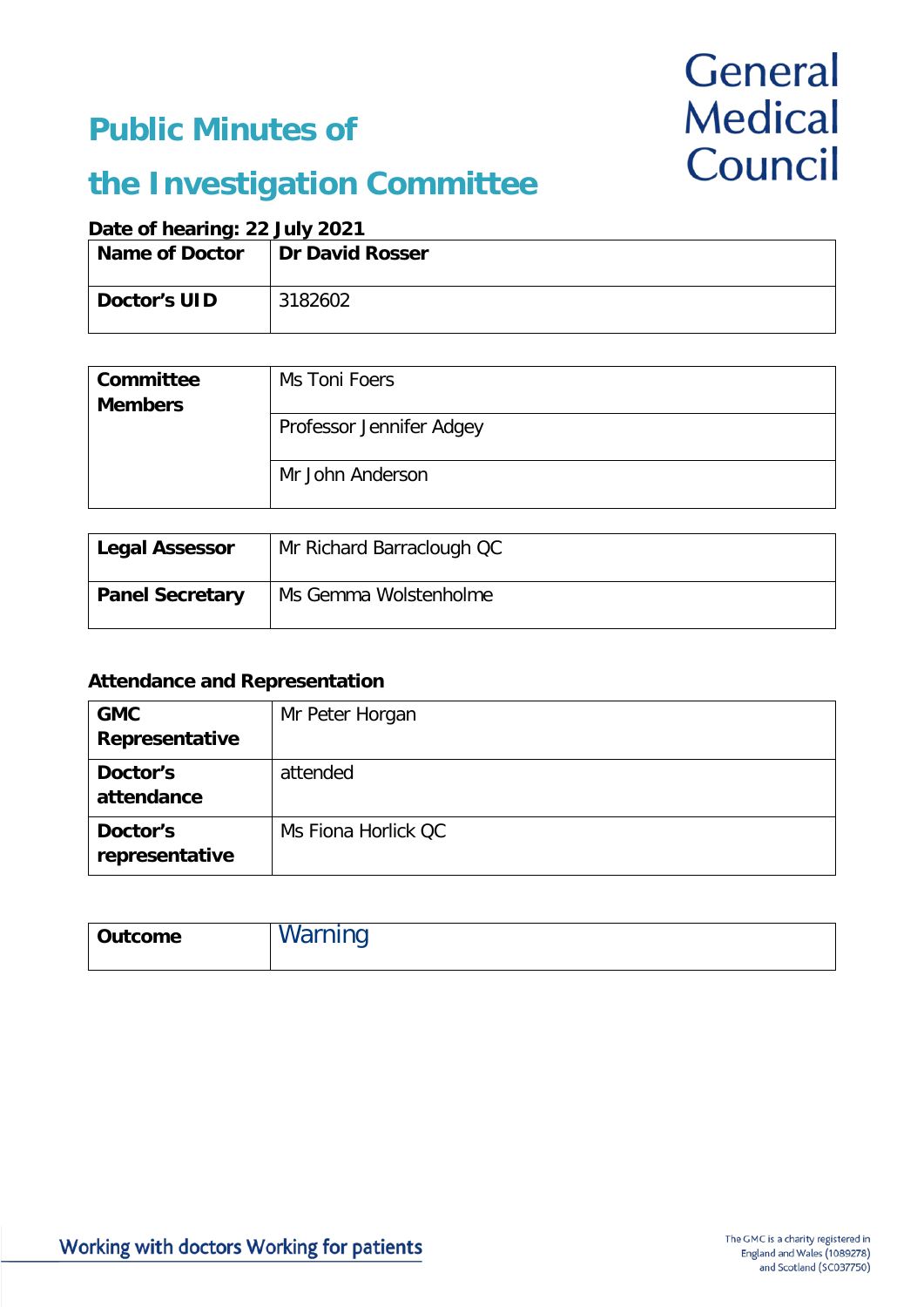### **Determination**

# General **Medical** Council

Dr David Rosser,

**1** At today's hearing the Investigation Committee carefully considered all the material before it including the submissions made by **Fiona Horlick, QC** on your behalf and those made on behalf of the GMC by **Peter Horgan**. It has accepted the advice of the Legal Assessor.

#### **Background**

- **2** You were appointed as the Executive Medical Director of University Hospitals Birmingham NHS Foundation Trust ('UHB') in December 2006. In November 2015 you took up the role of Deputy Chief Executive at Heart of England NHS Foundation Trust ('HEFT'), whilst also remaining in your role at UHB. You were appointed Executive Medical Director of HEFT in March 2016. The UHB and HEFT Trusts merged in April 2018. You were then appointed as the Deputy Chief Executive for the combined Trust, which retained the name UHB and also continued in the Executive Medical Director role carried over from HEFT.
- **3** The GMC investigation into your fitness to practise was opened following the receipt of an anonymous ('the complainant') complaint, submitted on 31 October 2018.
- **4** The complainant referred the GMC to an article, dated 26 October 2018, on the online news service the Health Service Journal ('HSJ'), which covers policy and management in the National Health Service in England. The article reported on the outcome of an Employment Tribunal ('ET') hearing relating to a claim against the UHB (HEFT as was) by Dr A; a case that you had been involved in.
- **5** Following the conclusion of the investigation process, on 21 April 2021 the GMC informed you that the Case Examiners were minded to issue you with a warning.
- **6** Your legal representatives at Kingsley Napley LLP replied on your behalf that if the Case Examiners maintained the decision to conclude your case with a warning, you wished to exercise your right to an oral hearing at the Investigation Committee.
- **7** On 07 June 2021, the GMC responded to acknowledge that you were not prepared to accept the warning and decided to refer the matter to the Investigation Committee.

### **GMC Submissions**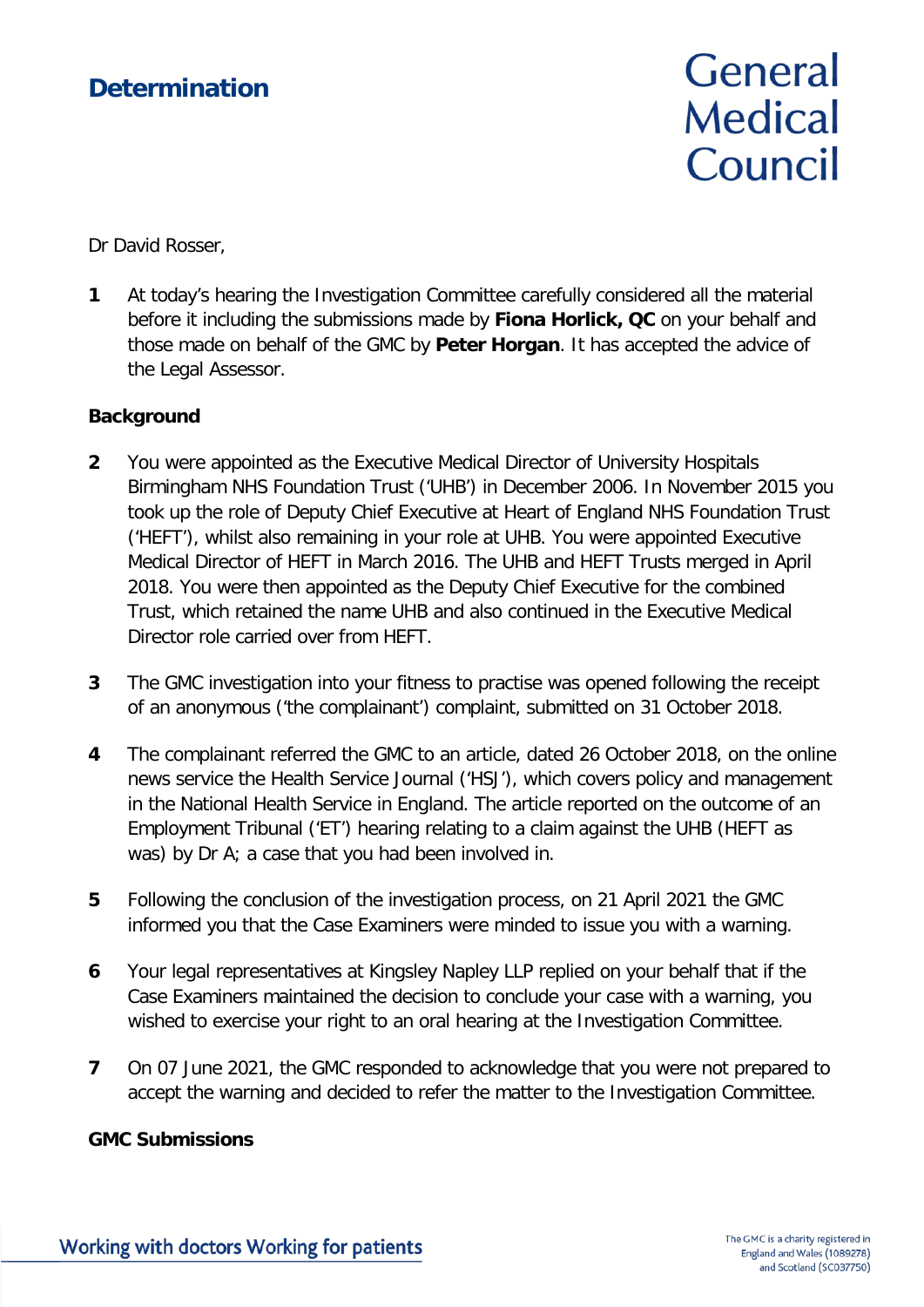- **8** Mr Horgan, on behalf of the GMC, took the Committee through the history of the case as outlined above. Mr Horgan submitted that in making your declaration to the GMC that 'to [your] knowledge Mr A [had] not been involved in any whistleblowing episode or other attempt to raise concerns within the organisation,' you failed to take reasonable steps to ensure your declaration was correct which amounts to a failure to practise in accordance with GMC guidance, particularly, a clear and specific breach of Good Medical Practice (GMP) paragraph 71.
- **9** Mr Horgan directed the Committee to the further background of this case where Dr A had a patient referred to him urgently where the only suitable treatment option for this patient was orbital decompression. In order to carry this procedure out, Dr A was assured there would be a nurse to assist him. Nursing staff refused to help, thus putting Dr A in an impossible position, unable to perform the operation. Dr A went on to perform, in his opinion, the *'least harmful option'* for the benefit of the patient and hospital, by using non-clinical staff to assist. Mr Horgan submitted that he refers to this information as the issue concerning the availability of nursing staff is part and parcel of the disciplinary hearing.
- **10** A second incident on 30 Sep 2016, is what prompted the disciplinary proceedings against Dr A resulting in his dismissal from the Trust. Dr A together with a consultant ophthalmologist sent a letter to the divisional director on 9 Jan 2017, which highlighted the problems of lack of nursing support during operations. Mr Horgan drew particular attention to the letter which raised concerns in relation to patient's health and staffing difficulties, highlighting potential harm to patients. Mr Horgan submitted that a reading of this letter by anyone of experience clearly demonstrates an attempt to raise concerns and 'could not be mistaken for anything else'.
- **11** Dr A was invited to a disciplinary hearing on 1 June 2017. You chaired this meeting with the Trust Director and Department Work Director. Prior to the meeting, Dr A had submitted the case to disciplinary panel that he wrote on too many occasions regarding the lack of staff and there was no reply or escalation of the problem. Mr Horgan submitted that it is clear, as chair, you read this letter and had sight of Dr A's concerns.
- **12** Mr Horgan submitted that the contents of this letter, if read properly and carefully, could only be construed as a public interest disclosure. You had been provided with this letter, confirmed you had read it and were in a position of authority directly relevant to the evidence heard at the disciplinary hearing. Mr Horgan submitted that this is in conflict with your Rule 7 response to the GMC.
- **13** Mr Horgan submitted that had you checked the material, you would have been reminded that you had very recently become aware that Dr A and a colleague had made a public interest disclosure in a letter to their Divisional Director, dated 9 January 2017. Their letter had been written, in their words, to highlight a problem they had previously highlighted to middle managers and had now occurred on too many occasions. Dr A and his colleague stated that the problem meant that a number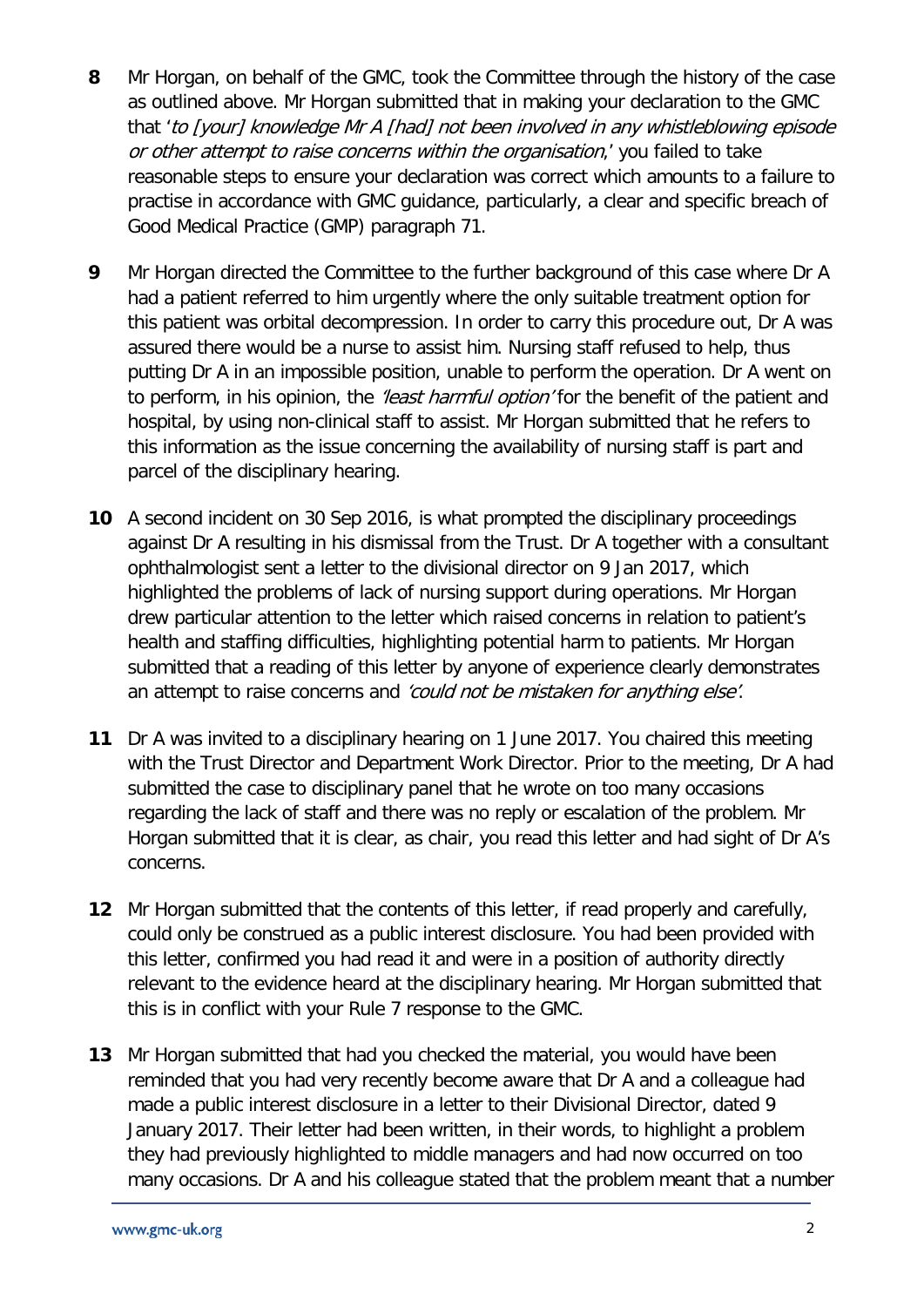of surgeons at HEFT faced a very frustrating and stressful situation on a weekly basis, and that if not addressed, it had the potential to cause patient harm.

- **14** On the 5 June 2017, the GMC Employer Liaison Advisor first became aware of concerns regarding Dr A via an email you sent. In this email you set out the allegations, the investigation findings and why at this stage it was necessary to refer Dr A to the GMC. Mr Horgan directed the Committee to your statement at the bottom of this email and there is no dispute from you that this was incorrect and misleading.
- **15** Mr Horgan explained that it is not his submission that you intended to mislead, however the email was sent in a close time frame to the disciplinary hearing therefore the details of which, including Dr A's letter relating to whistleblowing would have been fresh in your mind. On 1 August 2018, an email from you to GMC following the employment tribunal stated that your declaration on whistleblowing was erroneous and you then referred to the letter.
- **16** Mr Horgan submitted that with your wealth of knowledge, you would be expected to understand this was a public interest disclosure and clearly should have made appropriate checks prior to making that positive statement at the end of Dr A's referral email.
- **17** Mr Horgan submitted that you were in a senior role therefore it is difficult to understand you displayed any care in the referral if you didn't in fact see this as a 'whistleblowing letter'. Whether or not you knew it was whistleblowing, Mr Horgan submitted that it cannot be accepted you exercised any care in asserting that no concerns were raised. 'You did not tick the wrong box, you made a positive assertion that Dr A made no concerns, irreconcilably not taking the correct steps to ensure the referral was correct'.
- **18** Mr Horgan submitted that you had 'professional kudos which comes with professional duties', that the GMC staff were misled in its acceptance of your referral without specific reference to Dr A's letter which went unanswered. Mr Horgan further submitted that your assertion you are unlikely to repeat your actions as you are no longer a Responsible Officer, is far too narrow of an approach to the issue under consideration.
- **19** Further, Mr Horgan submitted that a warning would ensure you take care in all of the documents you put your name to, whether or not as a Responsible Officer. It would highlight to the profession that such a significant error is unacceptable.
- **20** Paragraph 71 states that 'you must be honest and trustworthy when writing reports, and when completing or signing forms, reports and other documents. You must make sure that any documents you write or sign are not false or misleading.' 'You must take reasonable steps to check the information is correct.'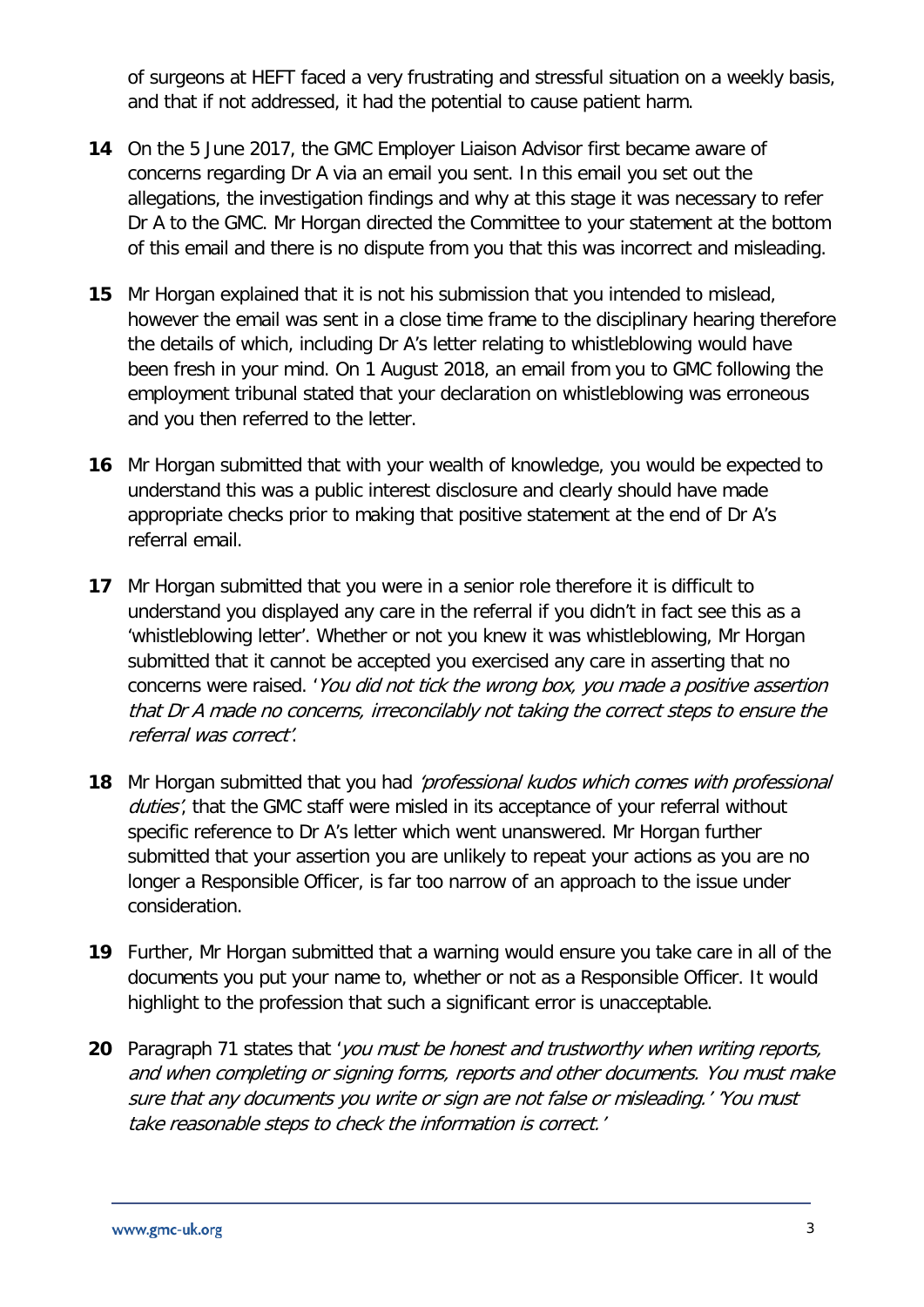- **21** Mr Horgan submitted that your actions in failing to ensure your declaration was correct meant that you had provided a misleading and inaccurate statement at the end of your referral email to the GMC.
- **22** Mr Horgan submitted that your admitted failings were so significantly below the standard the public and the profession would expect of a doctor in your position of authority, that the public's confidence in the profession, as well as the public and profession's confidence in the GMC as regulator, would be significantly harmed if you were not issued with a warning.
- **23** Mr Horgan reminded the Committee of the purpose of warnings, as per GMC guidance is, that "warnings may also have the effect of highlighting to the wider profession that certain conduct or behaviour is unacceptable". Mr Horgan submitted that in all the circumstances and notwithstanding that you corrected your statement, that this is an appropriate case for a warning to be issued, and further that this would be proportionate.

### **Defence Submissions**

- **24** Ms Horlick said that the purpose of a warning is fully set out in paragraphs 11 and 14 of The General Medical Council's Guidance on Warnings (March 2021) further, that a warning will be appropriate if there is evidence to suggest that the practitioner's behaviour or performance has fallen below the standard expected to a degree warranting a formal response by the GMC. A warning will therefore be appropriate where there has been a *'significant departure'* from Good Medical Practice.
- **25** Ms Horlick explained that after the first incident, Dr A wrote the concerns letter regarding the nursing staff. She submitted this was a background letter which had no relation to the incident that brought Dr A to the GMC's attention. That letter postdated incident one and was part of the material sent to the GMC, it was available to them at the time and had no material effect on the investigation.
- **26** Ms Horlick submitted that you made a mistake which you have accepted and asked the Committee to focus on the fact that this is a single inadvertent error which was corrected by provision to the GMC all at the same time. Ms Horlick submitted that this is very much in contrast to the wealth of evidence you have today from a wide range of sources. That testimonial material covers your career from a range of angles. Ms Horlick submitted that you are responsible for a large wealth of documents, which provided strong evidence that this was an isolated error.
- **27** Ms Horlick advised the Committee that you relinquished your role as RO in 2018 in circumstances not connected to this case. She said that you had held significant leadership roles in difficult and trying circumstances and that you had displayed real commitment to staff, that you are an exemplary leader embodying the very best of a public servant.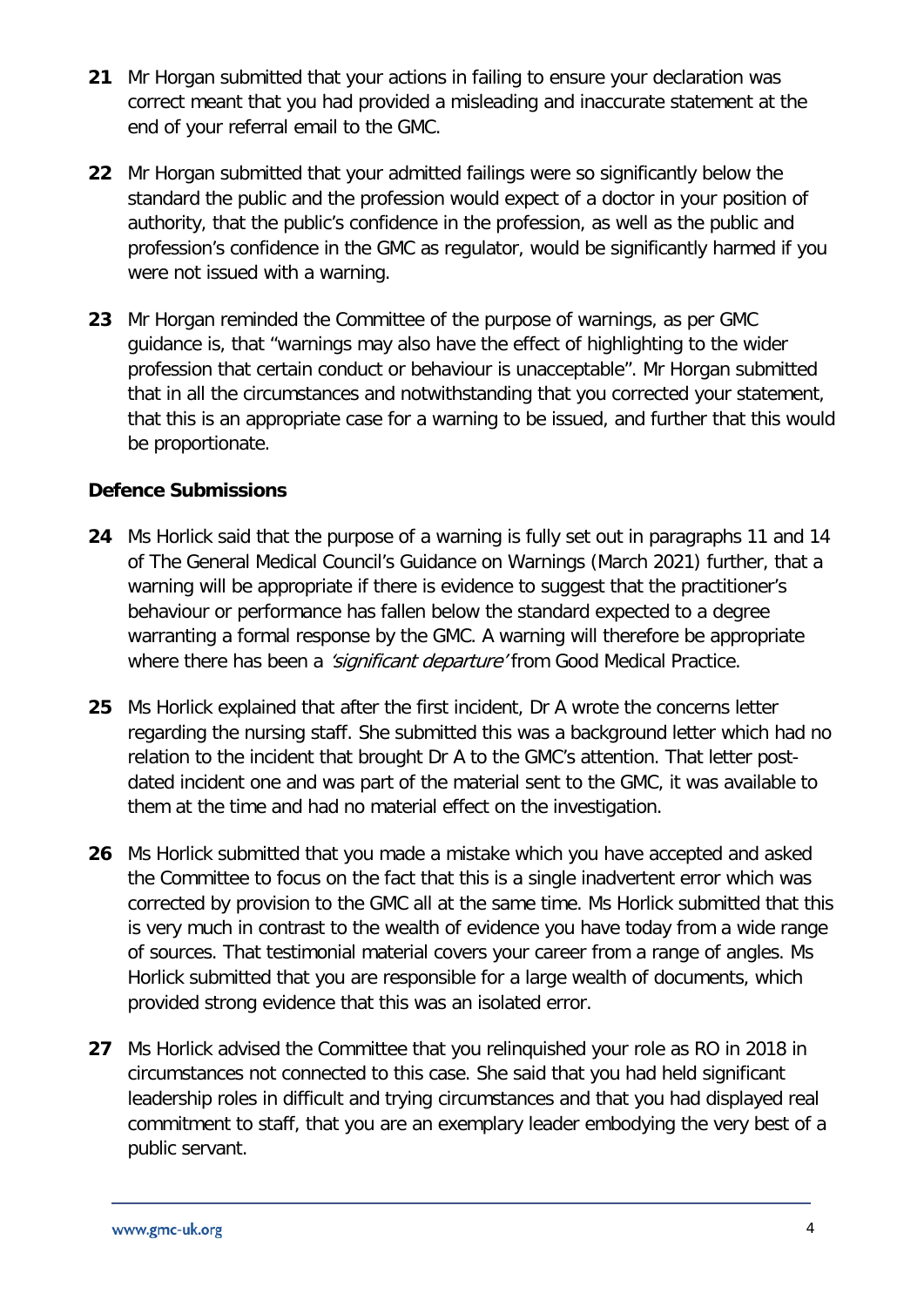- **28** Ms Horlick discussed Paragraph 10 of the Guidance on Warnings, which emphasises not that the warning is to send a message to the wider public or profession, rather it is to indicate to the doctor that the departure should not be repeated. Ms Horlick submitted that as per the Guidance on Warnings, a warning would be appropriate when the concerns are sufficiently serious that, if there were a repetition, it would likely result in a finding of impaired fitness to practise and that there would be a need to record formally the particular concerns (because additional action may be required in the event of any repetition). There is however 'no prospect of repetition in this case'.
- **29** Ms Horlick submitted that when we look at your position, a stark warning with no context could have the effect of undermining the important work of the Trust you run.
- **30** Ms Horlick submitted that you have shown complete insight coupled with the testimonial evidence that you are quick to acknowledge your errors and quick to amend them. She said that this was clearly an isolated incident in a previous unblemished career and that you have demonstrated rehabilitative and corrective steps. Therefore, Ms Horlick strongly suggested that a warning is not appropriate when looking at the overall evidence.
- **31** Ms Horlick submitted that this warning has the potential to distort your previously good character and profession. Ms Horlick referred to Paragraph 26 of the Guidance and to the principle of proportionality. Her submission was that issuing a warning would have a disproportionate effect on you, given your internal and public standing as Chief Executive, which would be to the detriment of patients, staff and the NHS.
- **32** Ms Horlick submitted that if a warning were to be imposed, the wording of the warning needs adjustment. Ms Horlick submitted that the word 'misleading' might imply to the public that this was deliberate act and intended to be misleading, and further submitted that your actions should be properly explained as non-deliberate.
- **33** In summary, Ms Horlick's submission was that in all the circumstances, your conduct did not fall below the standard expected to a degree requiring a warning and further that a warning would be disproportionate.

### **Committee Determination**

- **34** The Committee is aware that it must have in mind the GMC's role of protecting the public, which includes:
	- a. Protecting, promoting and maintaining the health, safety and well-being of the public
	- b. Promoting and maintaining public confidence in the medical profession, and
	- c. Promoting and maintaining proper professional standards and conduct for members of that profession.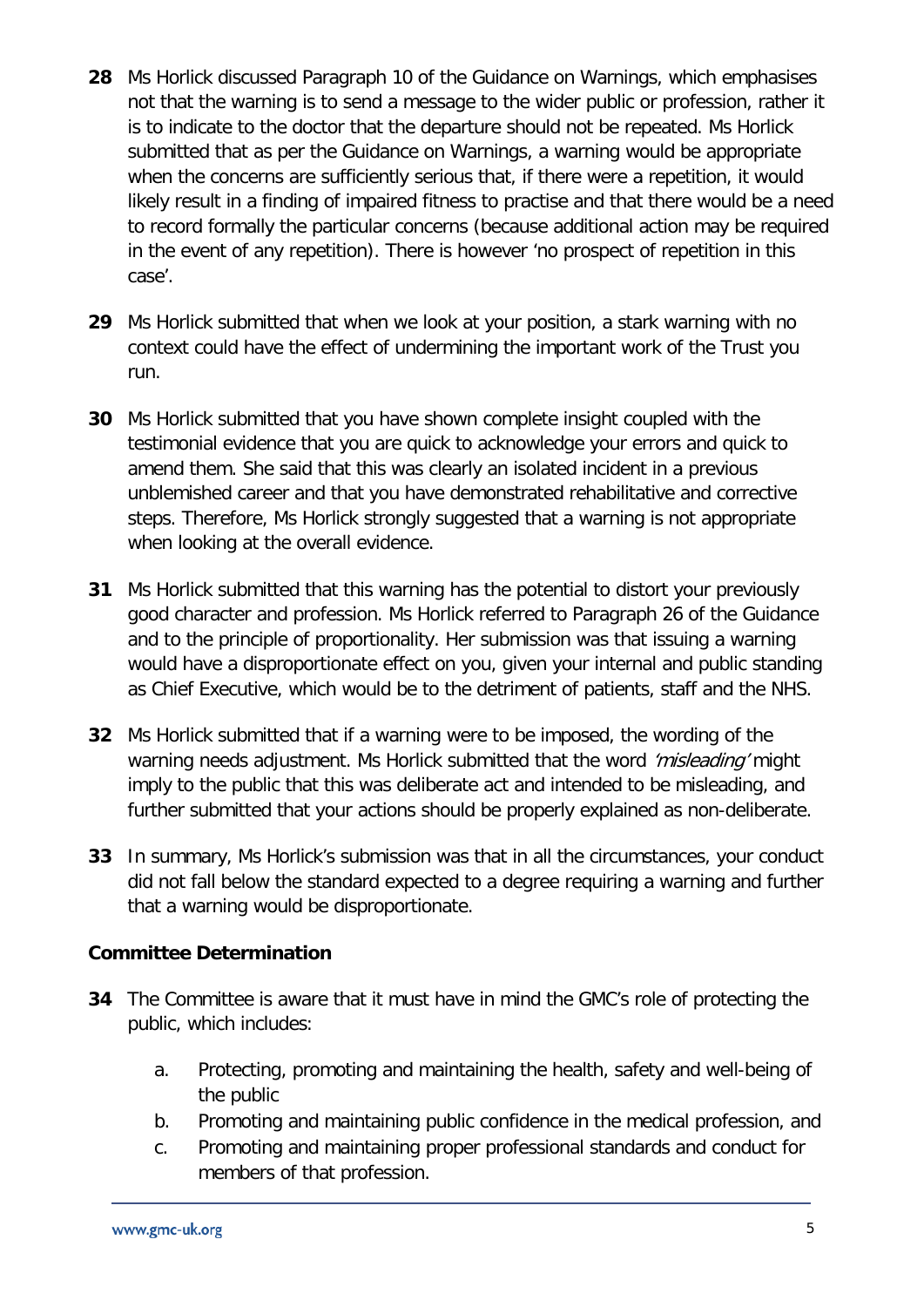- **35** The Committee has concluded that by your actions you were in breach of Paragraph 71 of GMP. The Committee accepts, although there is no definition of 'significant' in the Medical Act or in the Fitness to Practice Rules, your actions are significant by reason of your seniority and position. Reporting responsibilities of any Responsible Officer are key to patient protection, the profession and for the GMC to operate as a responsible regulator.
- **36** The Committee considered the Responsible Officer guidance on GMC referrals and determined that your behaviour in failing to check your referral was reckless, your actions amounted to a significant departure from GMP. This is compounded by lack of discussion with an Employment Liaison Advisor and if you had followed guidance correctly, you should have identified Dr A's patient safety concerns. This is to safeguard your role and the role of the GMC to ensure that there are no malicious reasons for a doctor's referral.
- **37** The Committee must be satisfied that the particular conduct, behaviour or performance approaches, but falls just short of, the threshold for the realistic prospect test. The realistic prospect test requires a genuine possibility of a finding of impaired fitness to practise, justifying action on the doctor's registration. The Committee is satisfied that the realistic prospect test in this case is not met. However, the failures are sufficiently serious that if there were repetition, this could well result in a finding of impairment of your fitness to practise. Repetition of your behaviour could affect patient and public confidence in the profession and the reputation of the profession. Therefore, for the reasons above, the test for issuing a warning is met.
- **38** In deciding whether to issue a warning the Committee must apply the principle of proportionality, and balance the interests of the public with those of the practitioner. The Committee considered the aggravating and mitigating factors and whether it would be proportionate to issue you with a warning today.
- **39** The Committee determined that Dr A's letter clearly constituted a public interest disclosure which is now accepted by you also. The date of your referral was important, occurring shortly after the disciplinary hearing, of which you were the chair. You did not correct this until the employment tribunal was progressing over a year later. Your assertion that the letter had no immediate material affect to the proceedings shows a lack of insight on your part.
- **40** The Committee determined you have developing insight, but that this appears to be limited by the qualified apologies in your solicitor's letters in 2020 and 2021. It also had regard of the positive testimonials, however the Committee noted that there had been no material remediation other than the apology given and testimonials provided.
- **41** The Committee took into account the explanation that your actions were at a time of heavy workload and it is agreed on both sides that there was no intent to your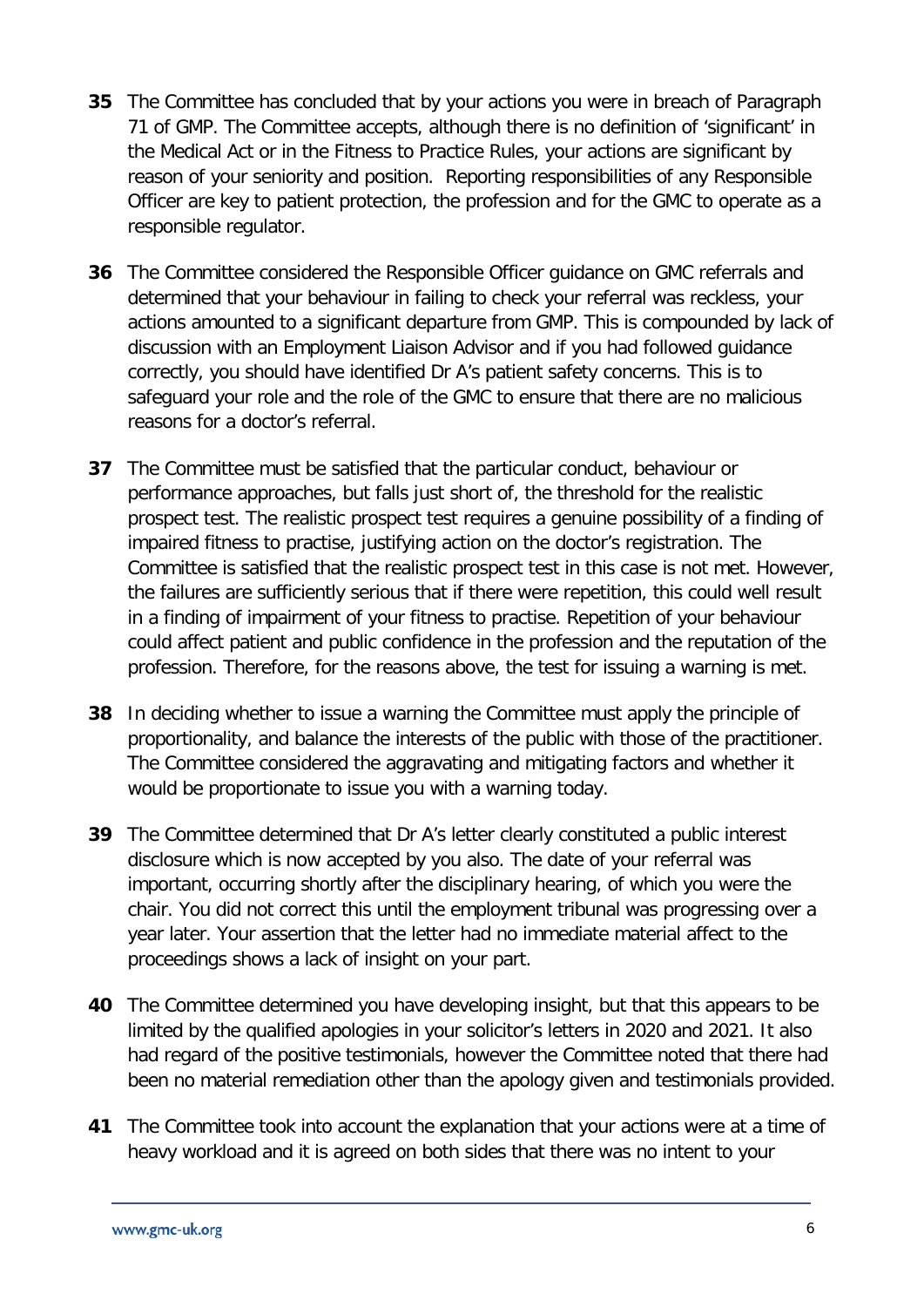actions. The Committee accepts that this is a single incident and has seen before it a wealth of testimonials that attest to your usual professionality and good character.

- **42** Although the Committee did not regard your failure to be 'deliberate', as a doctor, you are expected to understand and to follow the proper referral process. The Committee noted that paragraph 71 of GMP states that you 'must' make sure that any documents you write, or sign are not false or misleading and you 'must' take reasonable steps to check the information is correct. In all the circumstances, the Committee does not consider there is no risk of repetition. Further, as part of the regulator's role it is necessary to highlight to the wider profession that such conduct is not acceptable, and to serve as a reminder to you that there is to be no repetition of your actions, a warning today would be appropriate.
- **43** The Committee has balanced your interest, in particular the effect a warning may have on your current position with the public confidence in the profession and the regulatory process. The Committee has determined that a warning would be proportionate to maintain public confidence, to promote standards expected of a doctor and to send a message to the wider profession that this conduct is unacceptable.
- **44** The warning will be documented as follows:

'On 5 June 2017 you referred Dr A to the GMC in your role as Responsible Officer for the Heart of England NHS Foundation Trust (HEFT'). You concluded your referral email by declaring that:

'To my knowledge Mr A has not been involved in any whistleblowing episode or other attempt to raise concerns within the organisation.'

You failed to take reasonable steps to ensure your above declaration to the GMC was correct. Had you done so, you would have been reminded that you had very recently become aware that Dr A and a colleague had made a public interest disclosure in a letter to their Divisional Director, dated 9 January 2017. Their letter had been written, in their words, to highlight a problem they had previously highlighted to middle managers and had now occurred on too many occasions

Dr A and his colleague stated that the problem meant that a number of surgeons at HEFT faced a very frustrating and stressful situation on a weekly basis, and that if not addressed, it had the potential to cause patient harm.

Given the above, your declaration at the end of your referral email to the GMC, was misleading, albeit unintentional, and incorrect.

Your conduct as outlined above does not meet with the standards required of a doctor. It risks bringing the profession into disrepute and it must not be repeated. The required standards are set out in Good Medical Practice and associated guidance.